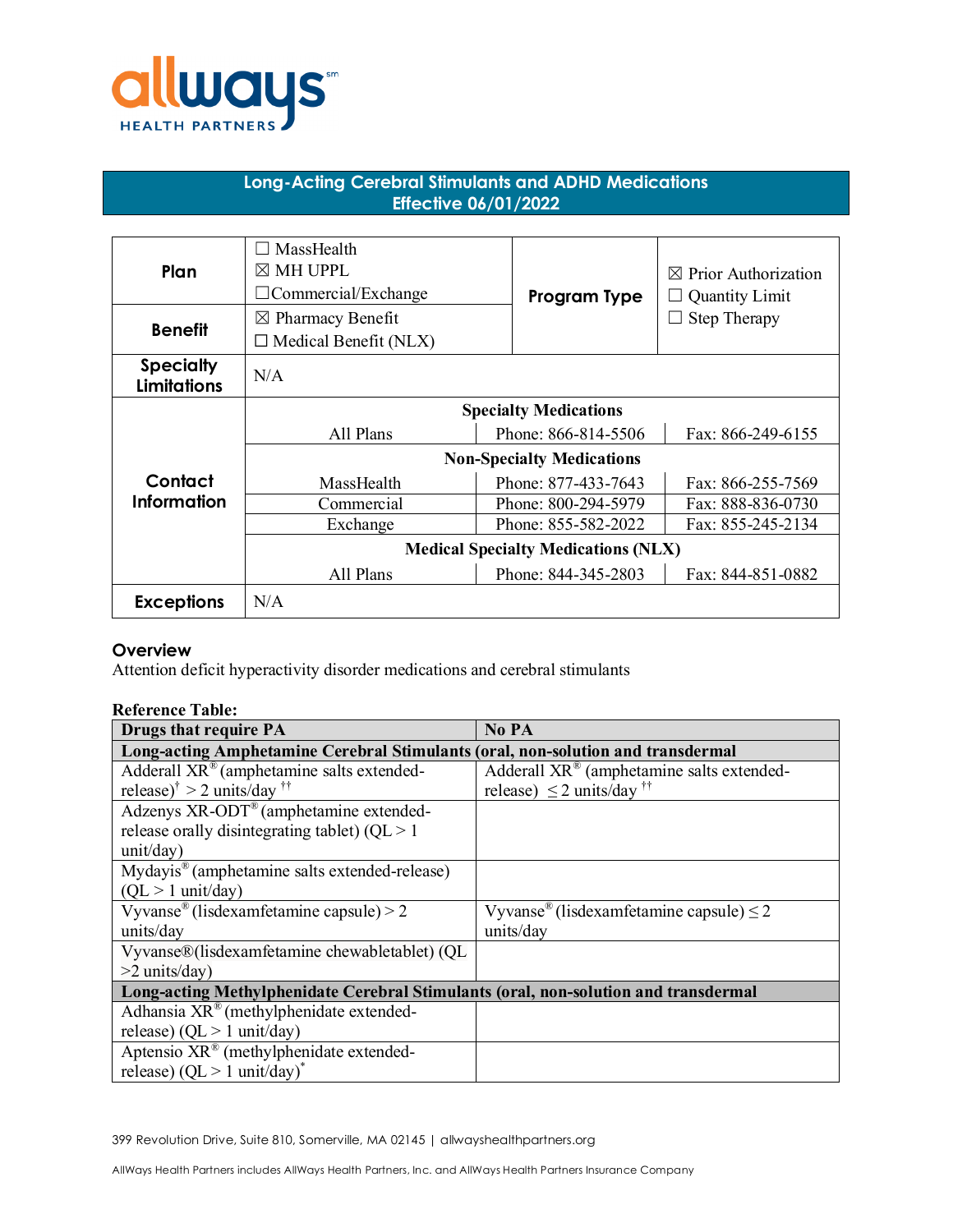

| <b>Drugs that require PA</b>                                                             | No PA                                                                            |  |
|------------------------------------------------------------------------------------------|----------------------------------------------------------------------------------|--|
| Azstarys®                                                                                |                                                                                  |  |
| (serdexmethylphenidate/dexmethylphenidate) (QL                                           |                                                                                  |  |
| $> 1$ unit/day)                                                                          |                                                                                  |  |
| Concerta <sup>®</sup> (methylphenidate extended release) > 2<br>units/day <sup>†††</sup> | Concerta® (methylphenidate extended-release) $\leq$<br>2 units/day $\frac{1}{1}$ |  |
| Cotempla XR-ODT® (methylphenidate extended-                                              |                                                                                  |  |
| release or<br>ally disintegrating tablet) ( $QL > 1$                                     |                                                                                  |  |
| unit/day)                                                                                |                                                                                  |  |
| Daytrana® (methylphenidate transdermal) > 1                                              | Daytrana® (methylphenidate transdermal) $\leq$ 1                                 |  |
| unit/day                                                                                 | unit/day                                                                         |  |
| Focalin XR® (dexmethylphenidate extended-                                                | Focalin XR® (dexmethylphenidate extended-                                        |  |
| release) <sup>† PD</sup> > 2 units/day <sup>††</sup>                                     | release) <sup>PD</sup> $\leq$ 2 units/day <sup>††</sup>                          |  |
| Jornay PM® (methylphenidate extended-release)                                            |                                                                                  |  |
| $(QL > 1$ unit/day)                                                                      |                                                                                  |  |
| methylphenidate extended-release, CD ( $QL > 2$                                          |                                                                                  |  |
| units/day)                                                                               |                                                                                  |  |
| methylphenidate extended-release 72 mg tablet <sup>‡</sup>                               |                                                                                  |  |
| $(QL > 1$ unit/day)                                                                      |                                                                                  |  |
| QuilliChew ER® (methylphenidate extended-                                                |                                                                                  |  |
| release chewable tablet) ( $QL > 2$ units/day)                                           |                                                                                  |  |
| Ritalin LA® (methylphenidate) <sup>*</sup> (QL > 2                                       |                                                                                  |  |
| units/day)                                                                               |                                                                                  |  |
| <b>Cerebral Stimulant Liquid</b>                                                         |                                                                                  |  |
| Adzenys ER® (amphetamine extended-release                                                |                                                                                  |  |
| 1.25 mg/mL oral suspension) <sup>§**</sup>                                               |                                                                                  |  |
| Dyanavel $XR^{\circledast}$ (amphetamine extended-release                                |                                                                                  |  |
| 2.5 mg/mL oral suspension) $\frac{8}{3}$                                                 |                                                                                  |  |
| Quillivant XR® (methylphenidate extended-                                                |                                                                                  |  |
| release oral suspension) $\frac{8}{3}$                                                   |                                                                                  |  |

† A-rated generic available. Both brand and A-rated generic require PA at these quantities, if applicable.

†† Brand Preferred over generic equivalents. In general, MassHealth requires a trial of the preferred drug or clinical rationale for prescribing the non-preferred drug generic equivalent

\*A-rated generic available. Both brand and A-rated generic require PA.

\*\* Authorized generic available. Both brand and authorized generic require PA.

‡ A branded generic(s) is available in this formulation.

§ Quantity limits do not apply to this agent, singly or in combination with other cerebral stimulants.

PD Preferred Drug. In general, a trial of the preferred drug or clinical rationale for prescribing a nonpreferred drug within a therapeutic class.

# **Coverage Guidelines**

**Long-Acting Amphetamine Cerebral Stimulants:**

**Adzenys ER®** (amphetamine extended-release 1.25 mg/mL oral suspension)\*\*

**Adzenys XR-ODT®** (amphetamine extended-release orally disintegrating tablet)

**Dyanavel XR**® (amphetamine extended-release 2.5 mg/mL oral suspension)

**Mydayis®** (amphetamine salts extended-release)

**Vyvanse®** (lisdexamfetaminechewable tablet)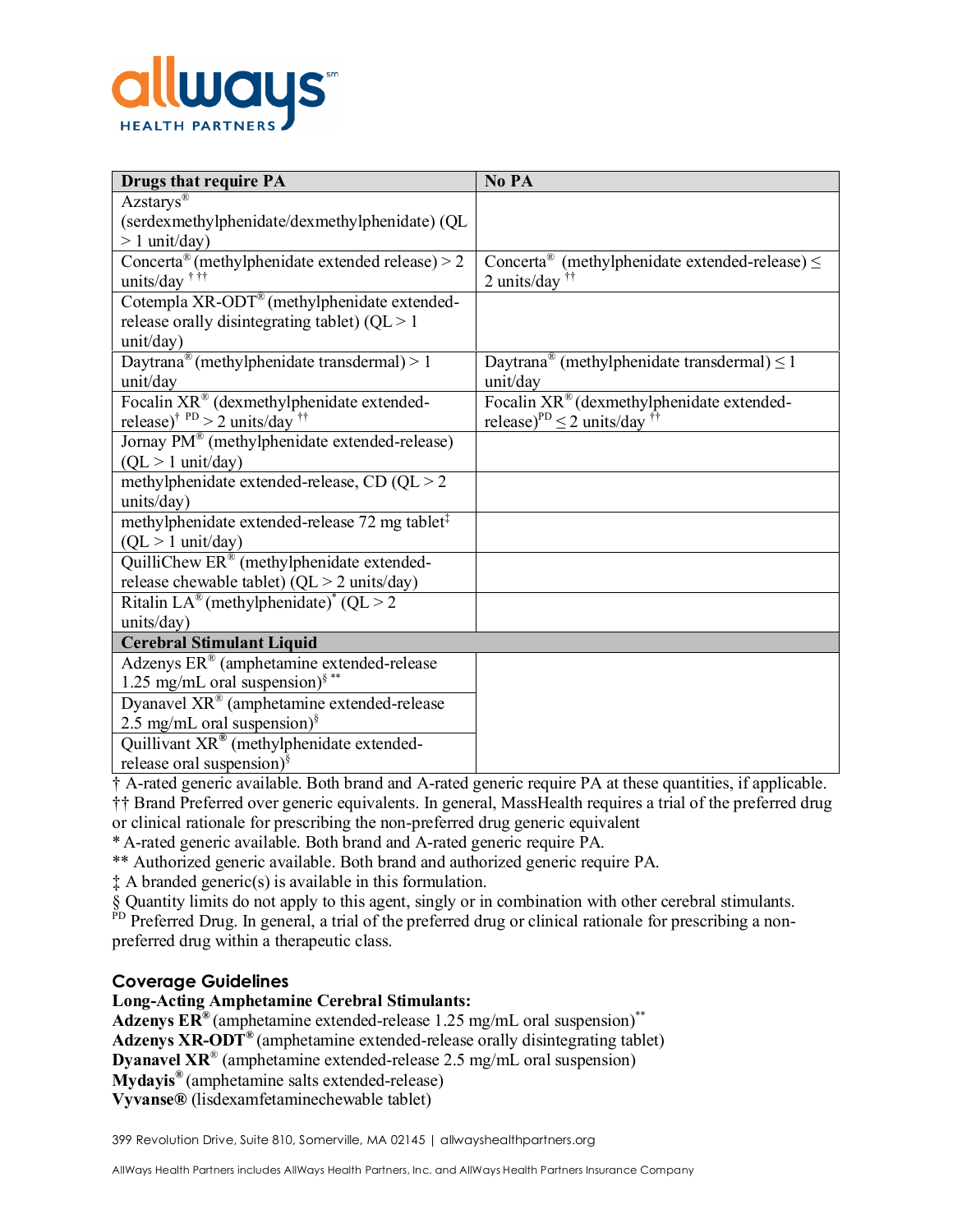

Prescriber provides documentation of **ALL** of the following:

- 1. Member has a diagnosis of attention deficit hyperactivity disorder (ADHD)
- 2. For **Mydayis**<sup>®</sup> requests, member is  $\geq$ 13 years of age
- 3. Prescriber has provided documentation of an inadequate response, adverse reaction, or contraindication to Adderall XR®
- 4. Clinical rationale for use of the requested agent instead of Vyvanse® (lisdexamfetamine)capsule
- 5. **If the request is for brand name Adzenys ER® suspension** prescriber must also provide medical records documenting an inadequate response or adverse reaction to the therapeutically equivalent generic

*\*\* Authorized generic available. Both brand and authorized generic require PA. Please note: Additional criteria may apply for members under the age of 18. Please refer to the MassHealth Pediatric Behavioral Health Medication Initiative guideline for criteria.*

- *Quantity limits do not apply to Adzenys ER® or Dyanavel XR®, singly or in combination with other cerebral stimulants.*
- *If request documents stability, refer to Appendix*
- *If request documents risk of harm, refer to Appendix*
- *If request documents a swallowing disorder, refer to Appendix*

# **Long-Acting Methylphenidate Cerebral Stimulants**

**Adhansia XR®** (methylphenidate extended-release)

**Aptensio XR®** (methylphenidate extended-release)\*

**Azstarys®** (serdexmethylphenidate/ dexmethylphenidate)

**Cotempla XR-ODT**® (methylphenidate extended-release orally disintegrating tablet)

**Jornay PM®** (methylphenidate extended-release) methylphenidate extended-release, CD

**QuilliChew ER®** (methylphenidate extended-release chewable tablet)

**Quillivant XR®** (methylphenidate extended-release oral suspension)

**Ritalin LA®** (methylphenidate)\*

Prescriber provides documentation of **ALL** of the following:

- 1. Appropriate diagnosis
- 2. **ONE** of the following:
	- a. Clinical rationale for use of the requested agent instead of Concerta® (methylphenidate extended-release)
	- b. Clinical rationale for requested formulation instead of solid oral formulations (e.g., swallowing disorder, dysphagia)
- 3. Clinical rationale for use of the requested agent instead of Focalin  $XR^{\mathcal{R}}$  (dexmethylphenidate extended-release)
- 4. Clinical rationale for use of the requested agent instead of Daytrana<sup>®</sup> (methylphenidate transdermal)
- 5. **If the request is for brand name Ritalin LA®** prescriber must also provide medical records documenting an inadequate response or adverse reaction to the generic equivalent being requested
- 6. **If the request is for brand name Aptensio XR®** prescriber must also provide medical records documenting an inadequate response or adverse reaction to the therapeutically equivalent generic
- *\* A-rated generic available, both brand and A-rated generic require PA*
- *\*\* Authorized generic available. Both brand and authorized generic require PA.*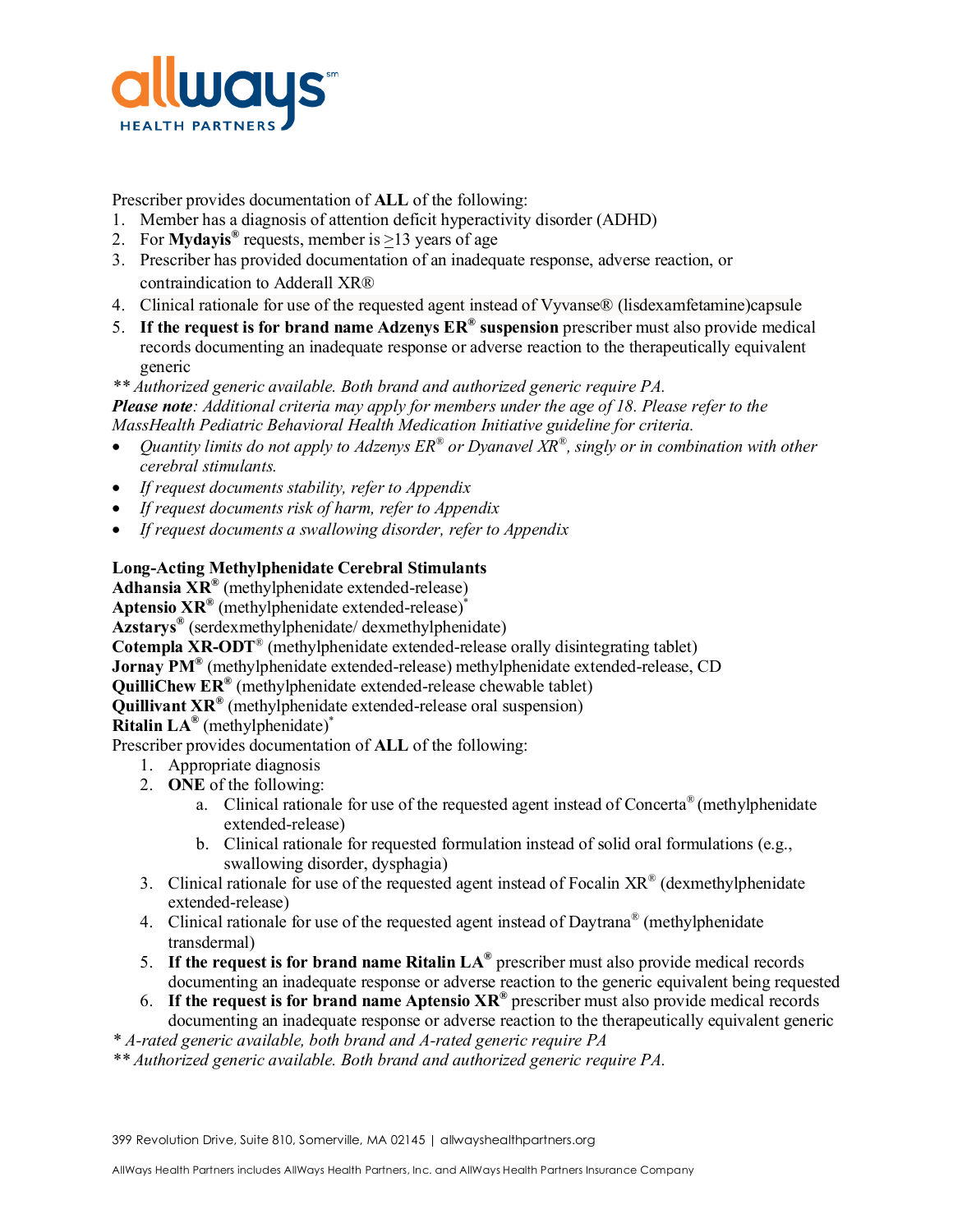

*Please note: Additional criteria may apply for members under the age of 18. Please refer to the MassHealth Pediatric Behavioral Health Medication Initiative guideline for criteria.*

Notes:

- Quantity limits do not apply to Quillivant<sup>®</sup>, singly or in combination with other cerebral *stimulants.*
- *See appendix – Adverse reactions/Contraindications to Stimulants*
- *If request documents stability, refer to Appendix*
- *If request documents risk of harm, refer to Appendix*
- *If request documents a swallowing disorder, refer to Appendix*
- *For examples of clinical rationale for Jornay PM® instead of Concerta® , Daytrana® , and Focalin XR®, please see Appendix.*

# **Methylphenidate extended-release 72 mg tablet**‡

*‡ A branded generic(s) is available in this formulation. Please review using the appropriate generic NDC* Prescriber provides documentation of **ALL** of the following:

- 1. Appropriate diagnosis
- 2. Clinical rationale for use of the requested agent instead of two Concerta<sup>®</sup> (methylphenidate extended-release) 36 mg tablets
- 3. Clinical rationale for use of the requested agent instead of Focalin  $XR^{\circ}$  (dexmethylphenidate extended-release)
- 4. Clinical rationale for use of the requested agent instead of Daytrana<sup>®</sup> (methylphenidate transdermal)

*Please note: Additional criteria may apply for members under the age of 18. Please refer to the MassHealth Pediatric Behavioral Health Medication Initiative guideline for criteria.*

- *See appendix – Adverse reactions/Contraindications to Stimulants*
- *If request documents stability, refer to Appendix*
- *If request documents risk of harm, refer to Appendix*
- *If request documents a swallowing disorder, refer to Appendix*

# **Cerebral Stimulant Quantity Limits (per month)**

- > 1 unit/day for Adhansia  $XR^{\circ}$  (methylphenidate ER), Adzenys  $XR$ -ODT<sup>®</sup> (amphetamine ER ODT), Aptensio  $\overline{XR}^{\otimes}$  (methylphenidate ER), Azstarys<sup>®</sup> (serdexmethylphenidate/dexmethylphenidate) Cotempla XR-ODT® (methylphenidate ER ODT), Daytrana® (methylphenidate transdermal), Jornay PM<sup>®</sup> (methylphenidate ER), and Mydayis<sup>®</sup>
- Long acting agents > 2 combined units per month total

Prescriber provides documentation of **ALL** of the following:

- 1. Individual drug PA criteria must be met first where applicable
- 2. Medical necessity for an increased dosage that results in requiring quantities that exceed the determined limits
- 3. **If request is for a brand name medication with an A-rated generic**, prescriber must also provide medical records documenting an inadequate response or adverse reaction to the generic equivalent being requested (as per the Brand preferred over generic guideline)

*Notes:*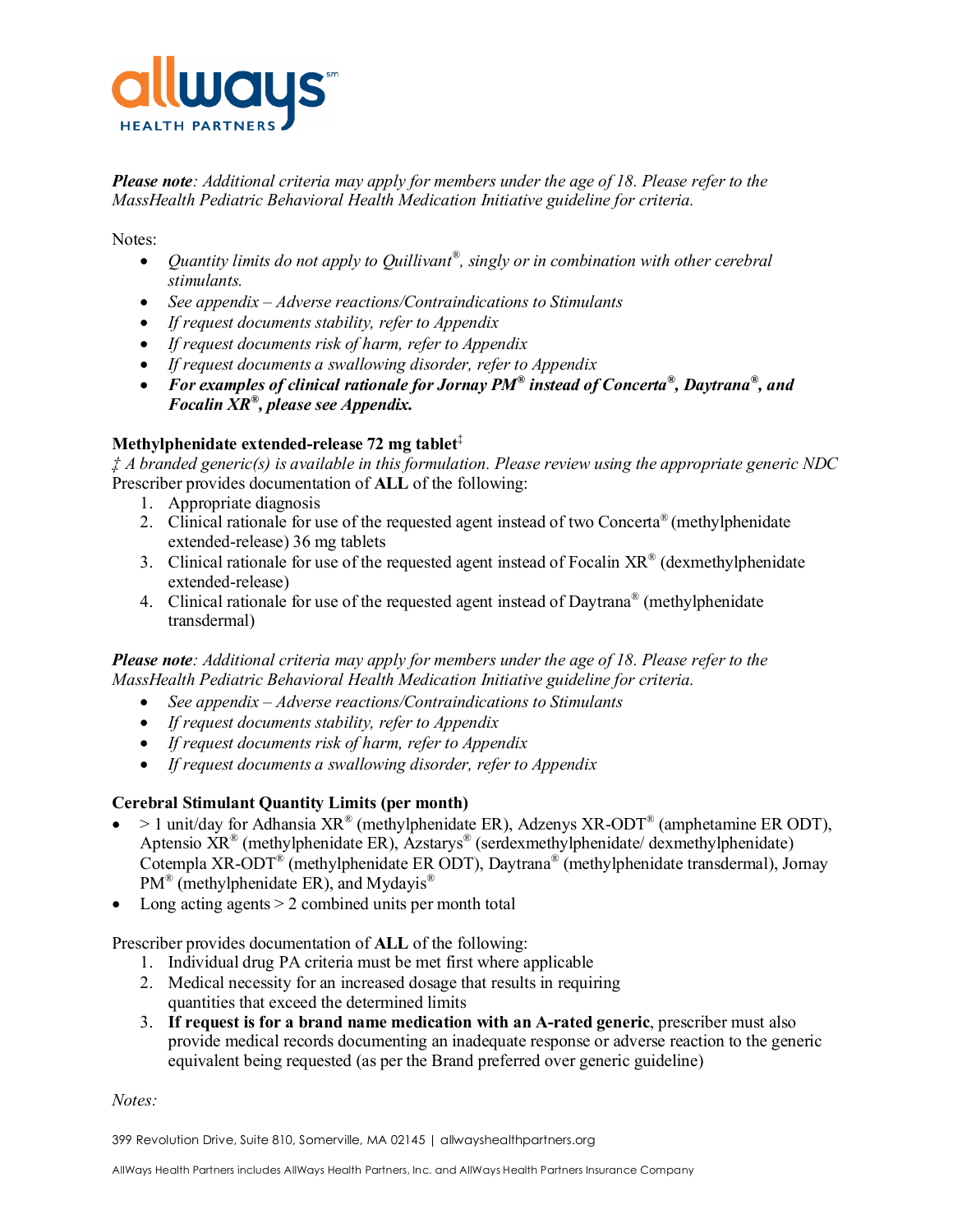

- *Please refer to the MassHealth Pediatric Behavioral Health Medication Initiative guideline regarding the review of requests for members <18 years of age.*
- *See appendix (Exceeding quantity limits-Stimulants)*

# **Continuation of Therapy**

Reauthorization require physician attestation that indicates a positive response to therapy.

# **Limitations**

- 1. Initial and reauthorization approvals may be granted for up to 1 year
- 2. Limitations may apply singly or in combination with other cerebral stimulants
- 3. Quantity limits apply. Please see reference grid above

# **Appendix**

# **Requests for Members at Risk of Harm to Self or Others**

# Non-preferred Long Acting Stimulants

If a request states that the member is at risk of harm to self or others (regardless of severity), *has not been stabilized* on the requested non-preferred long acting stimulant and has not provided appropriate clinical rationale for use over preferred agents and/or Concerta<sup>®</sup>  $\rightarrow$  please **deny** request and notify the prescriber's office of the reason(s) for denial and availability of emergency overrides.

If a request states that the member is at risk of harm to self or others and the member does not meet criteria for approval  $\rightarrow$  please outreach to the prescriber's office to inform them of the reason(s) for denial and availability of emergency overrides.

# **MassHealth Pediatric Behavioral Health Medication Initiative**

The Pediatric Behavioral Health Medication Initiative requires prior authorization for members <18 years of age for behavioral health medication classes and/or specific medication combinations (i.e., polypharmacy) that have limited evidence for safety and efficacy in the pediatric population. The aspects of the **MassHealth Pediatric Behavioral Health Medication Initiative** that may apply to the cerebral stimulants and ADHD guideline include the following:

- 1. Behavioral health medication polypharmacy (pharmacy claims for 4 or more behavioral health medications [i.e., alpha2 agonists, antidepressants, antipsychotics, atomoxetine, benzodiazepines, buspirone, cerebral stimulants, hypnotic agents, and mood stabilizers] filled within a 45 day period)
- 2. Cerebral stimulant polypharmacy (overlapping pharmacy claims for 2 or more stimulants for ≥60 days within a 90 day period). *Immediate-release and extended-release formulations of the same chemical entity are not included. Stimulant polypharmacy would only apply if an amphetaminerelated product is used in combination with a methylphenidate-related product.*
- 3. Atomoxetine pharmacy claim for pediatric members less than 6 years of age
- 4. Alpha2 agonist or cerebral stimulant pharmacy claim for pediatric members less than 3 years of age

Please refer to the **MassHealth Pediatric Behavioral Health Medication Initiative** guideline to assess appropriateness of therapy when reviewing prior authorization requests for pediatric members <18 years of age.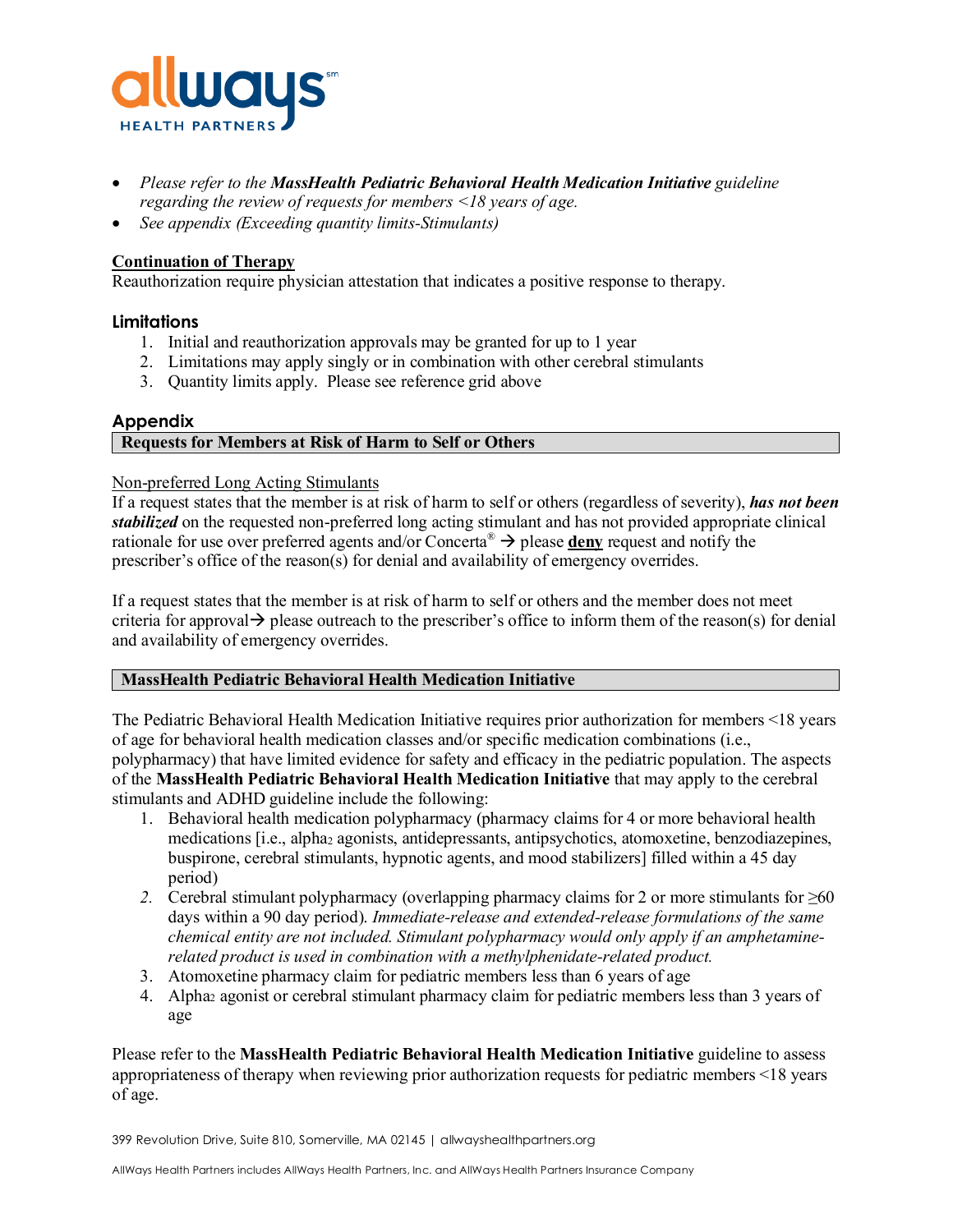

#### **Adverse reactions/Contraindications to Stimulants**

### **Weight Loss or Failure to Gain Weight**

Weight loss is considered an adverse reaction to stimulants.

If PA request states that the member experienced weight loss, failure to gain weight or appetite suppression on stimulants (either class) **Approve** 

#### **Insomnia, Agitation, Increased Anger and Aggression**

If PA request states that the member has experienced insomnia, agitation or increased anger and aggression on stimulants (either class)**Approve**

#### **Tic Disorder**

If the member has a pre-existing tic disorder or developed tics on a stimulant  $\rightarrow$  Approve

#### **Seizures w/ ADHD**

If request states that the patient has a pre-existing seizure disorder and stimulants should be avoided  $\rightarrow$ **Approve**

#### **Traumatic Brain Injury w/ ADHD**

Trial of **both** a methylphenidate product and amphetamine product is required for approval

- $\blacksquare$  Need rationale for not using stimulants
	- If rationale submitted is concern for seizures  $\rightarrow$  Approve
	- If rationale submitted is other than seizures  $\rightarrow$  **Deny**

#### **For members with an anxiety disorder and NO documentation of substance abuse disorder**

Stimulants are still an appropriate option for these members (can be used with or without an SSRI)  $\rightarrow$ Deny

For members <18 years of age, all requests for stimulants will also be reviewed using additional criteria in the **MassHealth Pediatric Behavioral Health Medication Initiative** guideline.

#### **Cardiovascular Concerns with stimulants**

If a prior authorization states they wish to bypass stimulants due to risk of cardiovascular events  $\rightarrow$  **Deny** 

# **Heart Disease w/ ADHD**

# **Children**

If request states "congenital heart disease" and stimulants should be avoided  $\rightarrow$  **Deny** 

- Ask for additional information regarding status/etiology of the congenital heart disease.
- o If heart disease is symptomatic (tachycardia or hypertension)  $\rightarrow$  Approve
- o If heart disease is resolved/insignificant  $\rightarrow$  **Deny**

#### **Adults**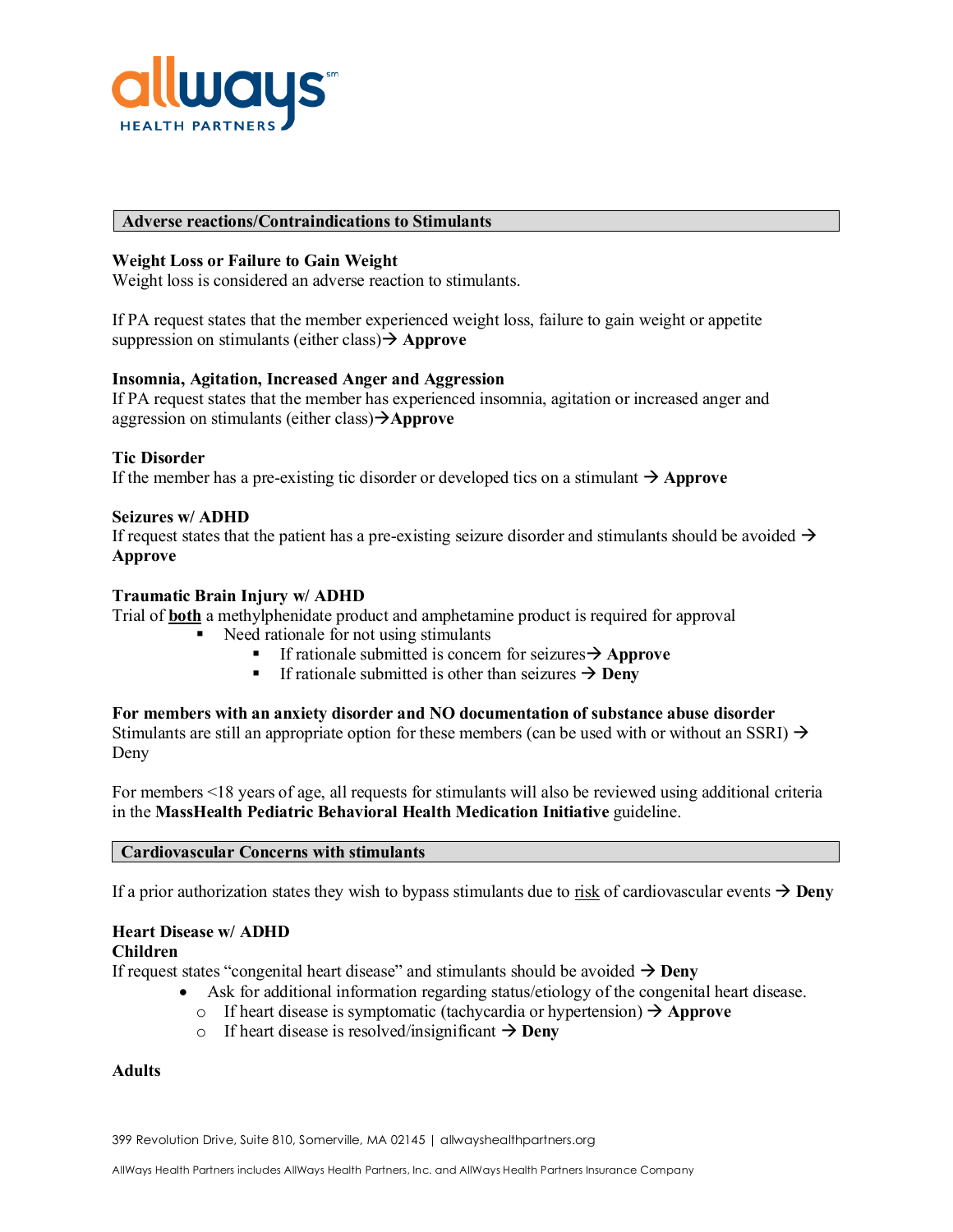

If request states that the member has heart disease or the provider is concerned about heart disease and wishes to use a non-stimulant over a stimulant  $\rightarrow$  **Deny** 

- Ask for additional information regarding status/etiology of the congenital heart disease
	- o If heart disease is symptomatic (tachycardia or hypertension)  $\rightarrow$  There should be at least 1 **failed trial** of another non-stimulant medication that may be used for ADHD such as bupropion.
		- o If heart disease is resolved/insignificant  $\rightarrow$  **Deny**

For members <18 years of age, all requests for ADHD agents will also be reviewed using additional criteria in the **MassHealth Pediatric Behavioral Health Medication Initiative** guideline.

# **Non-Preferred Stimulants and Swallowing Disorders**

# **Swallowing disorders**

Select non-preferred products may offer a therapeutic option for children or those with swallowing disorders including:

- capsules that may be opened and sprinkled on food
	- o Adderall XR® [amphetamine salts extended-release]
	- o Adhansia XR® [methylphenidate extended-release]
	- o Aptensio XR® [methylphenidate extended-release]
	- o Jornay PM® [methylphenidate extended-release]
	- o Metadate CD® [methylphenidate extended-release]
	- o Ritalin LA® [methylphenidate extended-release]
	- o Vyvanse® [lisdexamfetamine capsule]
- chewable products
	- $\circ$  QuilliChew ER<sup>®</sup> [methylphenidate extended-release chewable tablet])
	- o Vyvanse® [lisdexamfetamine chewabletablet]
- orally disintegrating tablets
	- $\overline{\text{O}}$  Adzenys XR-ODT<sup>®</sup> [amphetamine extended-release orally disintegrating tablet]
	- o Cotempla XR-ODT® [methylphenidate extended-release orally disintegrating
	- tablet]
- oral suspensions
	- $\circ$  Adzenys ER<sup>®</sup> [amphetamine extended-release suspension]
	- o Dyanavel XR® [amphetamine extended-release suspension]
	- o Quillivant XR® [methylphenidate extended-release suspension]
- transdermal products
	- o Daytrana® [methylphenidate transdermal]

Adderall  $XR^{\circ}$  (amphetamine salts extended-release), Focalin  $XR^{\circ}$  (dexmethylphenidate extended-release) and Vyvanse® (lisdexamfetamine) may also be opened and sprinkled on food or in liquid and would be a reasonable treatment option in patients who cannot swallow tablets. Additionally, Daytrana® (methylphenidate) is applied transdermally and would not be affected by swallowing disorders. Therefore, trials with these agents would be required when reviewing requests for a non-preferred long-acting stimulant in a member unable to swallow tablets. If there is a specific need for a chewable tablet, ODT, or suspension vs. opening a capsule or use of a transdermal product (for non-preferred methylphenidate extended release products), this should be evaluated on a case by case basis. Concerta® (methylphenidate